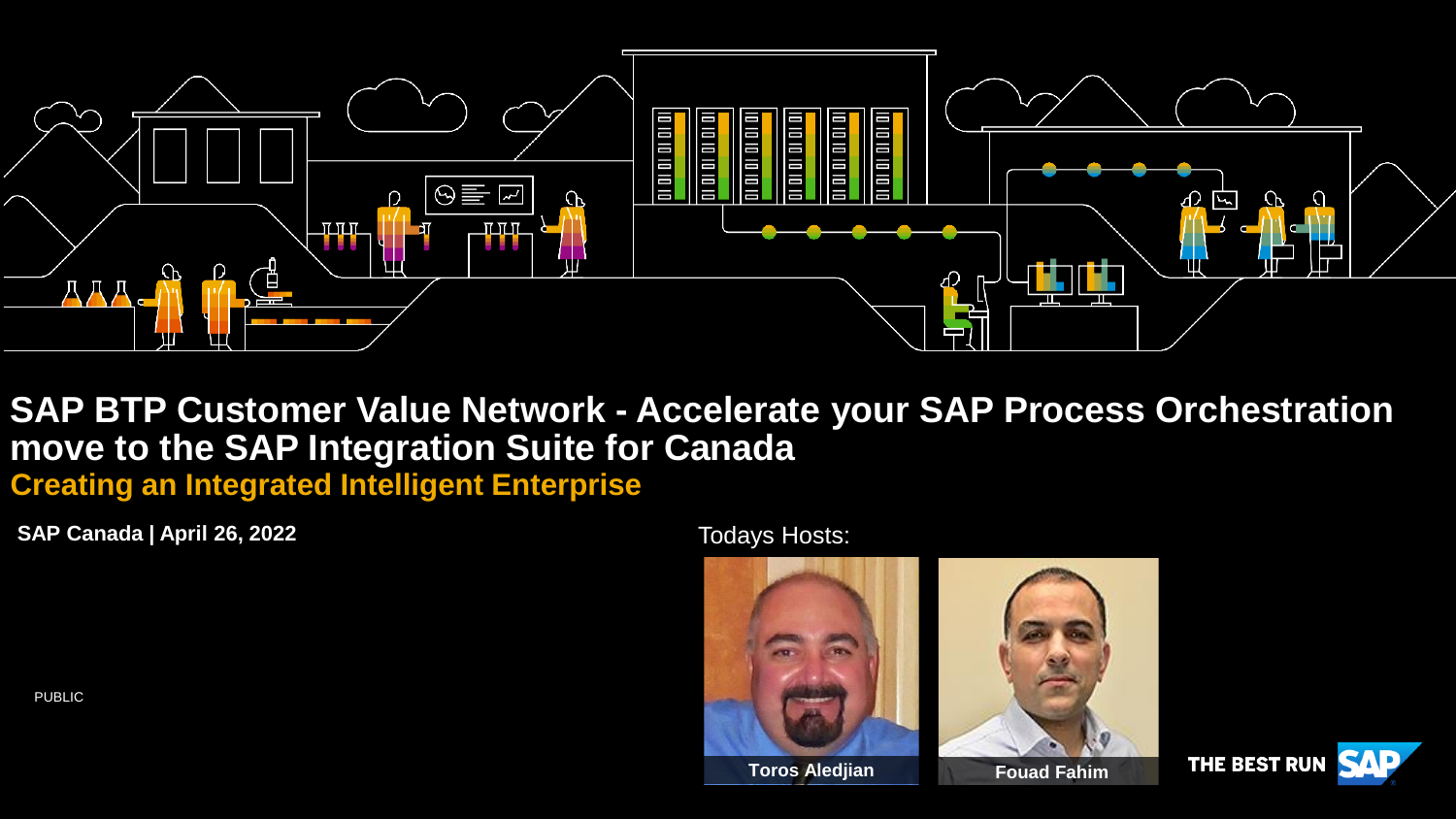#### **SAP is pleased to invite you to this Virtual Event on Tuesday April 26, 2022**

#### **Attending this Virtual Event will enable you to:**

- $\triangleright$  Value of SAP Integration Suite in the context of your move to SAP S/4HANA
- $\triangleright$  Overview of the general process and programs to support your migration from SAP Process Integration/SAP Process Orchestration.
- $\triangleright$  Learn about SAP and partner services and tools to help with your migration journey to SAP Integration Suite
- ➢ Customer Success Stories and Lessons Learned
- $\triangleright$  Resources available to help you plan and execute your migration
- $\triangleright$  And much more



@ 2022 SAP SE or an SAP affiliate company, All rights reserved. | INTERN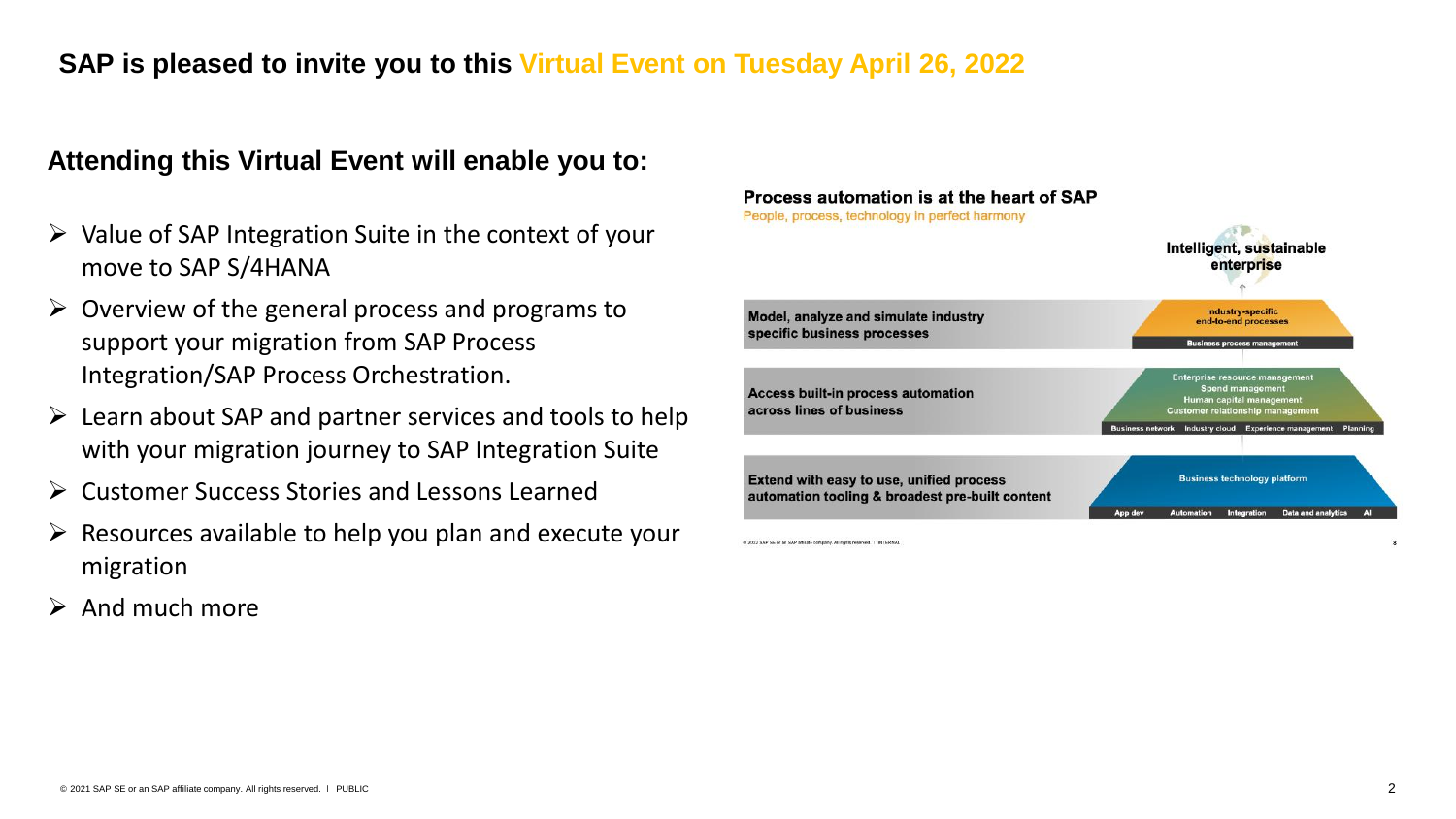#### **Our Keynote Speaker**



**Rachel Raffa Vice President Business Technology Platform SAP Canada**

Rachel leads Canada's national Business Technology Platform team and has spent nearly a decade in the technology space helping Canadian organizations build out their strategy for their platform, analytics, and data management requirements. Collaborating across a wide variety of industries, she has helped support many Canadian Utilities, Retailers, Manufacturers, and Wholesale Distributors as they progress through their data transformation journeys.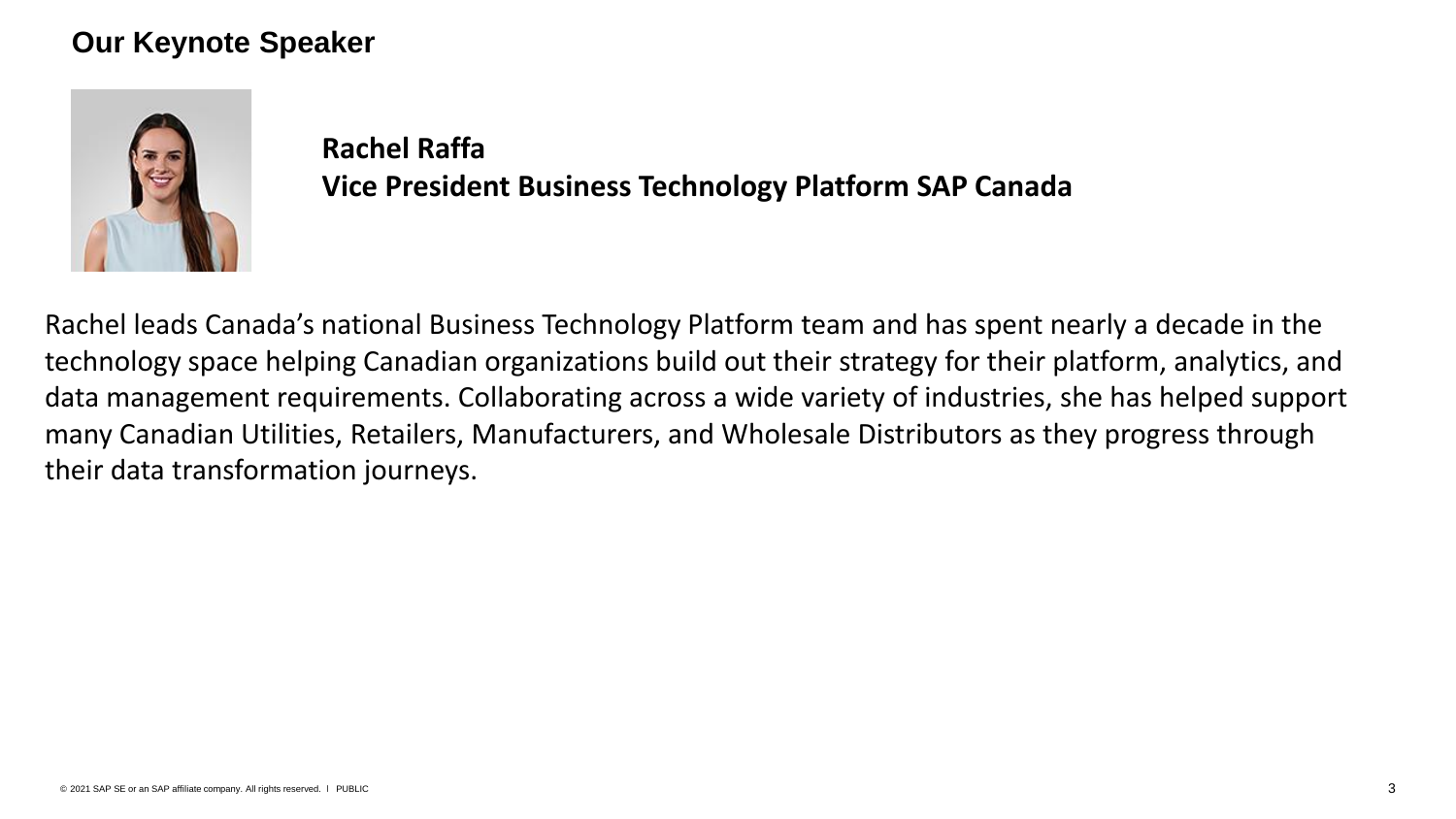## **Agenda – April 26**

| Day                    | <b>Topic</b>                                                                                                                                                                                                                                                                                                                                                                                                                                                                                                                                                                                                                                     | Dur.     |
|------------------------|--------------------------------------------------------------------------------------------------------------------------------------------------------------------------------------------------------------------------------------------------------------------------------------------------------------------------------------------------------------------------------------------------------------------------------------------------------------------------------------------------------------------------------------------------------------------------------------------------------------------------------------------------|----------|
| 1:00pm EST (10:00 PST) | <b>Words of Welcome</b><br>Rachel Raffa - Vice President Business Technology Platform SAP Canada                                                                                                                                                                                                                                                                                                                                                                                                                                                                                                                                                 | 5 min    |
| 1:05pm EST (10:05 PST) | Strategy: Accelerate the Energy transition @ ENECO<br>Business need driving use of SAP Integration Suite<br>Migration plans or successful outcomes from SAP Process Integration/SAP Process Orchestration to SAP Integration Suite<br>Current success/status working with SAP or Partner<br>Marco Verhoef - SAP consultant ENECO                                                                                                                                                                                                                                                                                                                 | $15$ min |
| 1:20pm EST (10:20 PST) | <b>Integration Move Introduction</b><br>• Introduction to SAP Integration Suite<br>Support available to help migrate from SAP Process Integration/SAP Process Orchestration to SAP Integration Suite<br>• Overview Programs, services, and tools to help with migration<br>Ryan Champlin, Senior Director of Solution Management for SAP Integration Suite SAP Americas                                                                                                                                                                                                                                                                          | $15$ min |
| 1:35pm EST (10:35 PST) | <b>SAP Migration Factory for SAP BTP</b><br>• Learn about the FREE assessment and planning assistance for migrating from SAP Process Integration/SAP Process Orchestration to SAP<br><b>Integration Suite</b><br>Understand the engagement model and what value you will receive from this program<br>Learn how to prepare for your kickoff meeting with the SAP Migration Factory<br>Thomas Branghofer, Principal Technology Consultant SAP SE                                                                                                                                                                                                  | $10$ min |
| 1:45pm EST (10:45 PST) | Overview of integration services from SAP Services and Support<br>• Overview of SAP Services and Support offerings for migrating from SAP Process Integration/SAP Process Orchestration to SAP Integration<br>Suite<br>Understand how SAP can work with you to get just the support you need to migrate<br>Demo - see a demo of a new tool SAP Services and Support is using to accelerate the migration process by automating the assessment of<br>your current SAP Process Integration/Process Orchestration environment to scope the effort to migrate to SAP Integration Suite.<br>Thomas Branghofer, Principal Technology Consultant SAP SE | $25$ min |
| 2:10pm EST (11:10 PST) | <b>Resources</b><br>• How do I learn more about SAP Integration Suite and get hands-on experience?<br>Learn what resources are available to learn more about migrating to SAP Integration Suite?<br>How do I get engaged in the programs and services SAP provides to help me with my migration?<br>Ryan Champlin, Senior Director of Solution Management for SAP Integration Suite SAP Americas                                                                                                                                                                                                                                                 | 5 min    |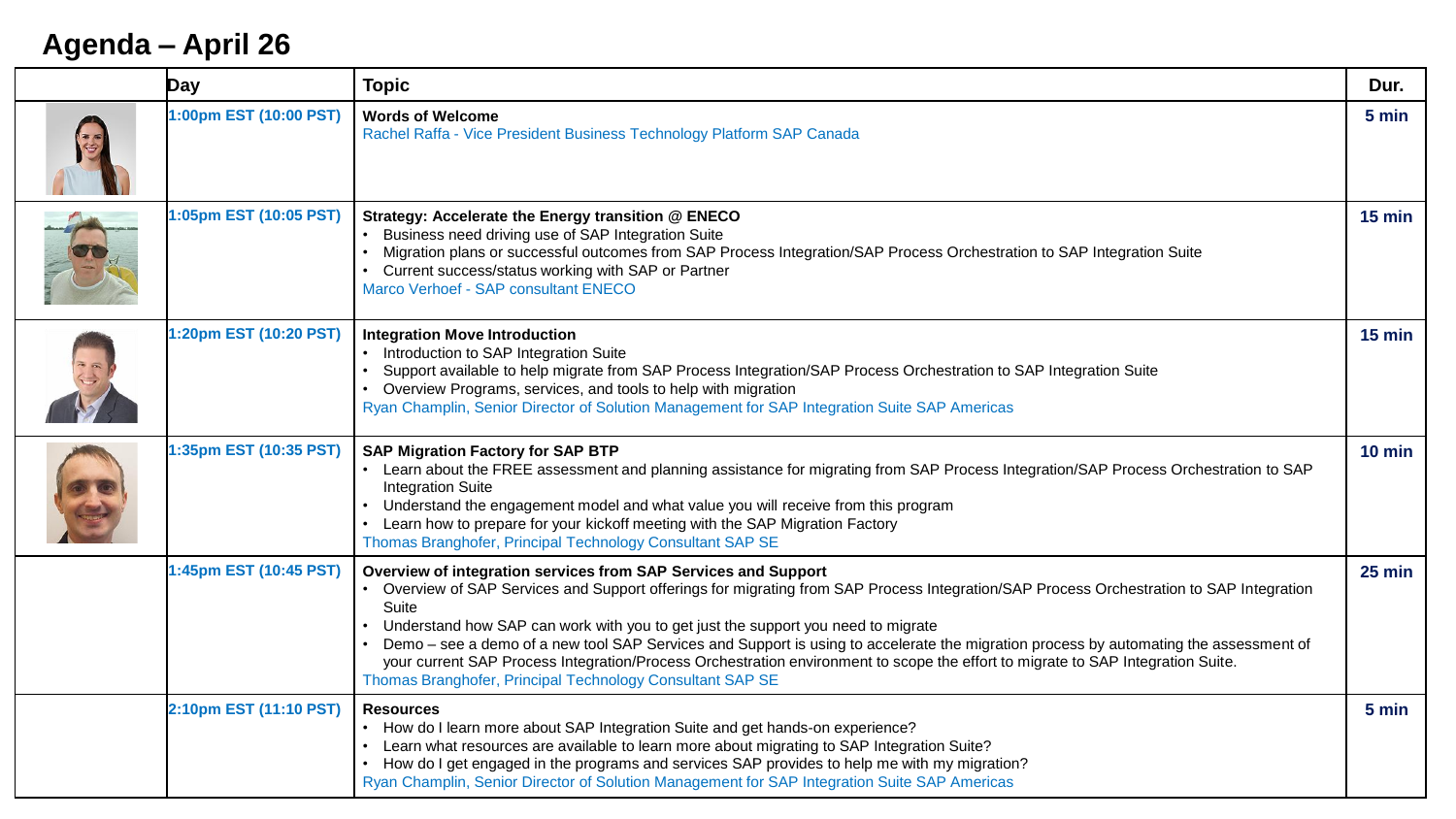## **First 5 customers with Audio questions will receive the SAP Integration Suite eBook**



After you ask your question please forward me [\(toros.aledjian@sap.com\)](mailto:toros.aledjian@sap.com) your Name, Company name and email address and I will send you the Copy with your activation code and instructions on how to activate your copy.

Thanks

You will need to go to the following link to activate your copy

<https://www.sap-press.com/>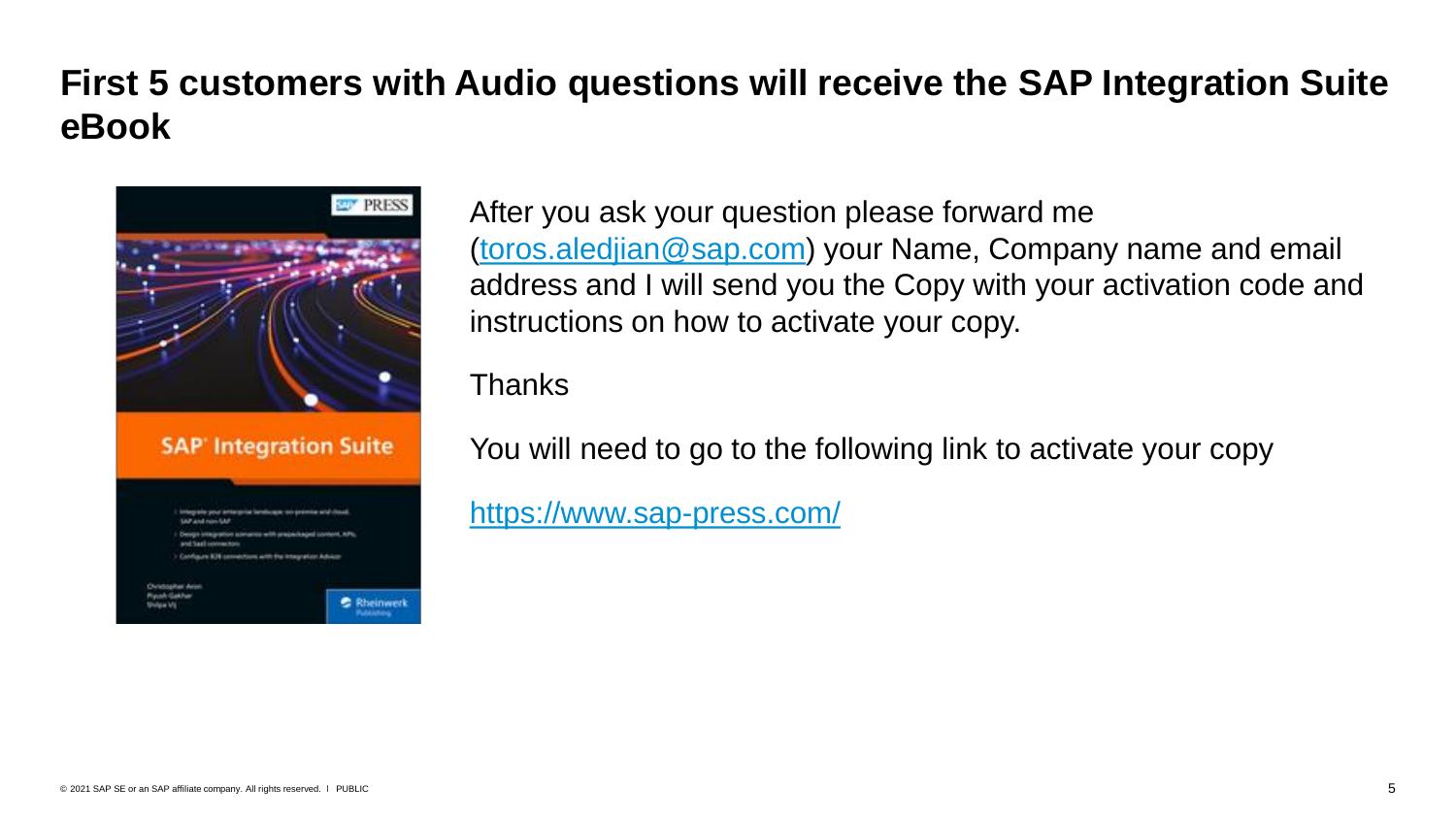## **All of our attendees who complete the survey will receive the following eBook**



We will be giving a free copy of the eBook **"Digital Process Automation with SAP Workflow Management"** to the first 15 participants who have completed our Webinar Survey on April 26, 2022.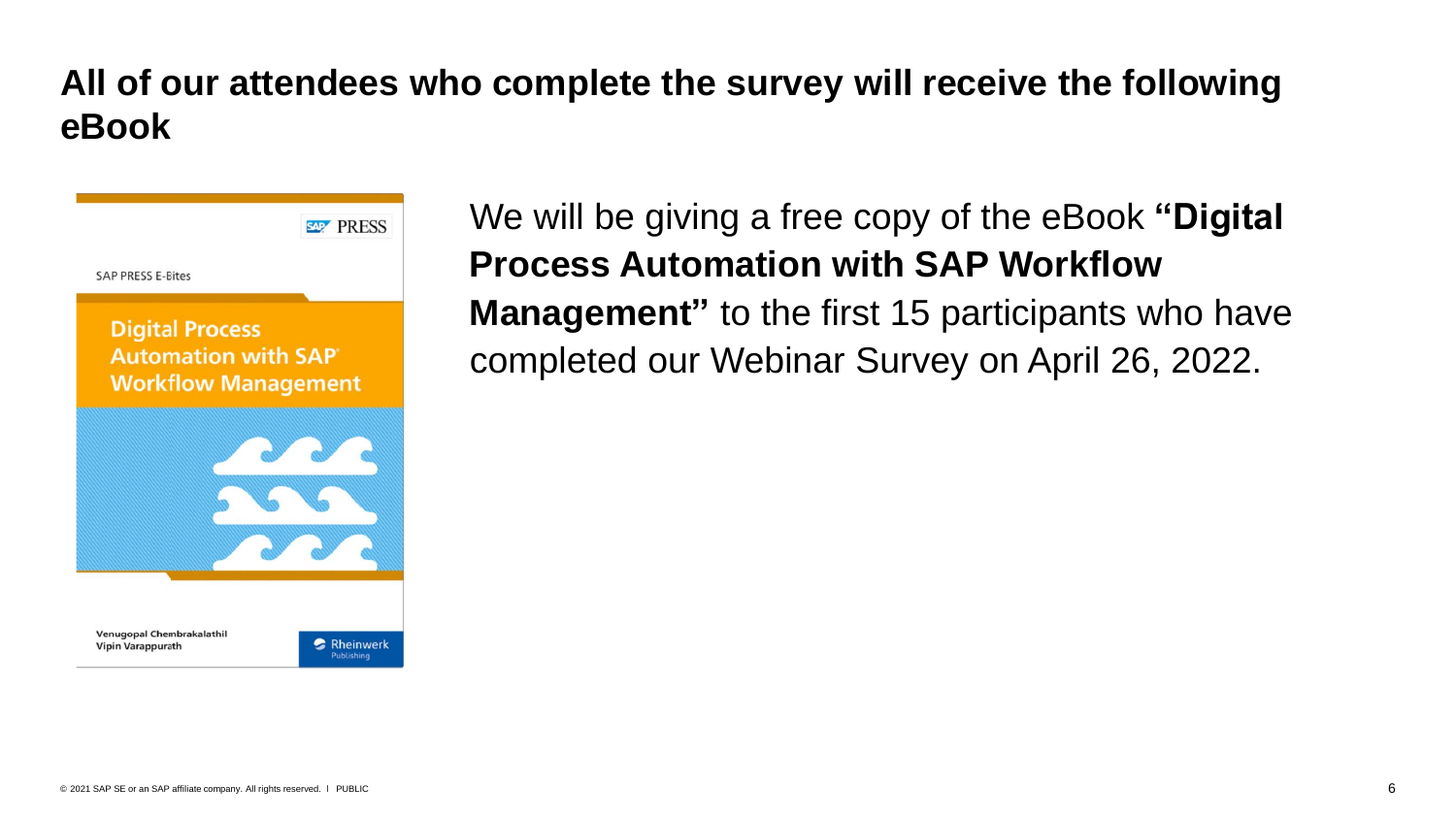## **SAP BTP Customer Value Network**

#### **What is the SAP BTP CVN?**

- ➢ Welcome to the SAP BTP Customer Value Network !
- ➢ Our Customer Value Network is dedicated to provide you with latest information on SAP's strategy and innovations
- ➢ It will allow you to make important connections to topic experts, peers, technical content and SAP for their professional and business success to support the sharing of insights and best practices.
- ➢ The CVN will allow you to experience the passion for excellence that sets this SAP Customer community apart.
- ➢ **For more information please navigate to [SAP BTP Customer Value Network](https://webinars.sap.com/2021-12-31-sap-btp-customer-value-network-global/en/home)**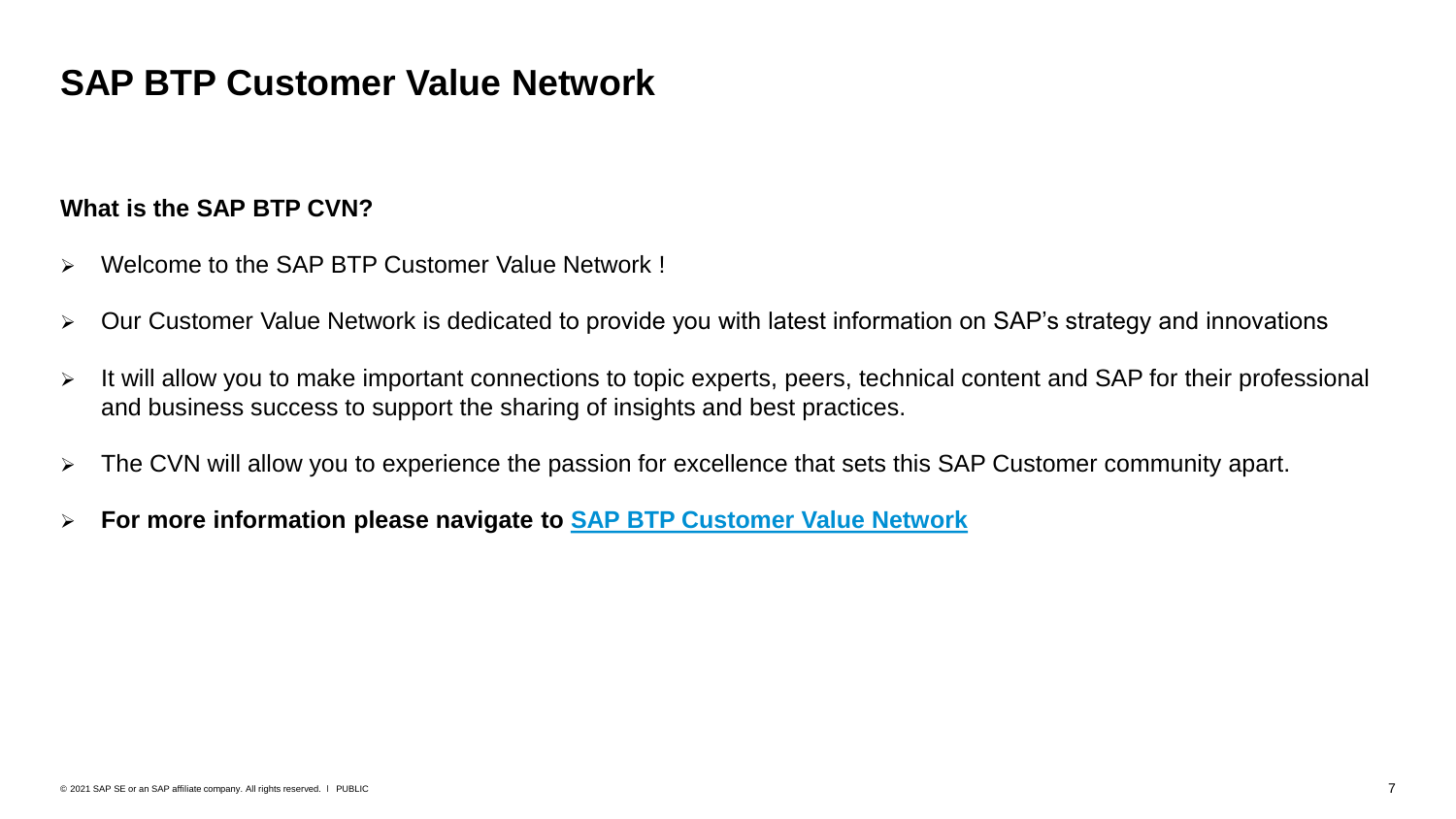## **Upcoming SAP BTP Customer Value Events**

#### **Webinars**

- April 28 SAP BTP CVN [Accelerate Automation by Empowering your Business Experts w/ SAP Process Automation EMEA](https://webinars.sap.com/eur/2022-04-28-sap-ie-btp-spa-emea-webinar/en/home)
- ➢ June 1 SAP BTP CVN [Grow your business Rapidly with SAP Business Bridge \(The Americas\)](https://webinars.sap.com/noam/2022-06-01-sap-ie-btp-bw-dwc-webinar/en/home)
- ➢ June 7 SAP BTP CVN [Achieve Hyper automation in Your Business](https://webinars.sap.com/eur/2022-06-22-sap-ie-btp-hyper-automate-webinar/en/home) (APJ & Global)
- ➢ June 14 SAP BTP CVN [How to Create the Intelligent Procurement Process with SPA \(ConvergentIS\) \(APJ & Global\)](https://webinars.sap.com/eur/2022-06-22-sap-ie-btp-spa-procure-webinar/en/home)
- ➢ June 22 SAP BTP CVN [Streamline your Transformation w/ Custom Code Migration & Analysis Tools on SAP BTP w/ RISE \(APJ & Global\)](https://webinars.sap.com/eur/2022-06-22-sap-ie-btp-ccm-webinar/en/home)
- June 28 SAP BTP CVN [How to integrate SAP Process Automation with Procurement The Americas](https://webinars.sap.com/eur/2022-06-22-sap-ie-btp-hyper-automate-webinar/en/home)
- ➢ July 12 SAP BTP CVN [Learn how to integrate SAP Process Automation with Finance](https://webinars.sap.com/eur/2022-06-22-sap-ie-btp-hyper-automate-webinar/en/home)
- ➢ July 26 SAP BTP CVN [How to integrate SAP Process Automation with HXM](https://webinars.sap.com/eur/2022-06-22-sap-ie-btp-hyper-automate-webinar/en/home)
- August 9 SAP BTP CVN [How to integrate SAP Process Automation with CX \(Customer Experience\)](https://webinars.sap.com/eur/2022-06-22-sap-ie-btp-hyper-automate-webinar/en/home)

#### **On-site Event**

May 9 [Creating The Intelligent Enterprise for Retail with SAP BTP in Orlando](https://events.sap.com/us/2022-05-09-sap-ie-btp-rise-event-orlando/en/home)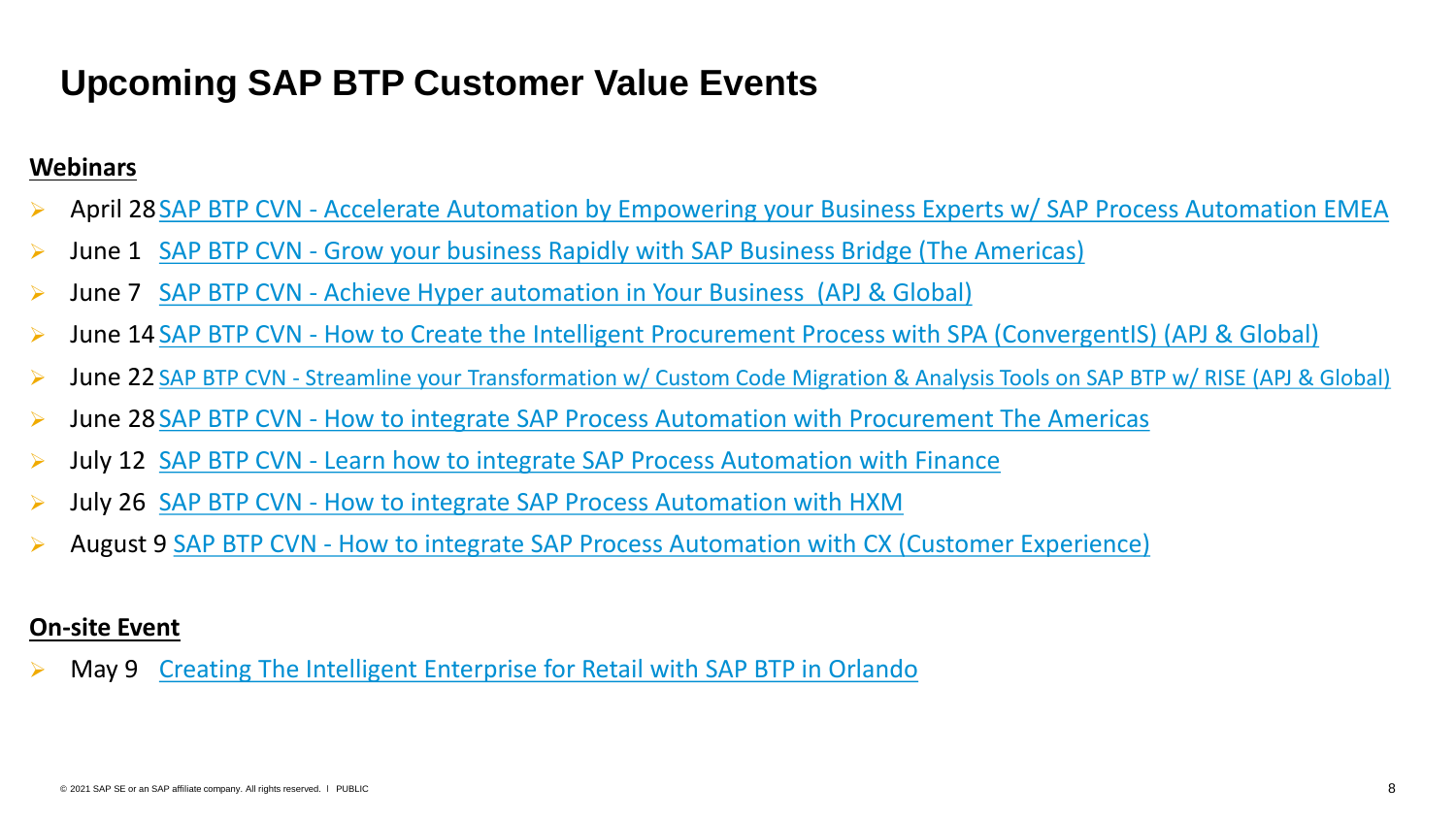### **SAP Garage Series 2022 - Episode 5 (Establish a Central Inbox with SAP Task Center) Virtual Event**

- ➢ **North/South America & Europe May 4, 2022 11:00am ET (08:00am PT – 17:00 CET)**
- ➢ **Europe, Asia Pacific & Japan May 4, 2022 15:00 AEST (09:00 CET - 12:00 SGT)**

#### **What is the SAP Garage Series?**

The SAP Garage is our studio for presenting and connecting the business value of **SAP BTP** with the how-to guidance for realizing business use cases and solving business challenges.

The **SAP Garage** webinar series is geared towards getting you started, hands-on enablement and expert guidance. Each episode will focus on one SAP Discovery Center Mission and will dive into the details

#### **Why attend?**

Gain a clear understanding of the business value of SAP BTP through a focus on relevant business use cases.

Find out how you can get started quickly and where to go for step-by-step guidance.

<https://webinars.sap.com/2021-12-31-sap-btp-customer-value-network-global/en/garage1>

[Register Now](https://webinars.sap.com/2022-01-01-sap-ie-btp-garage-webinar-series/en/registration.aspx)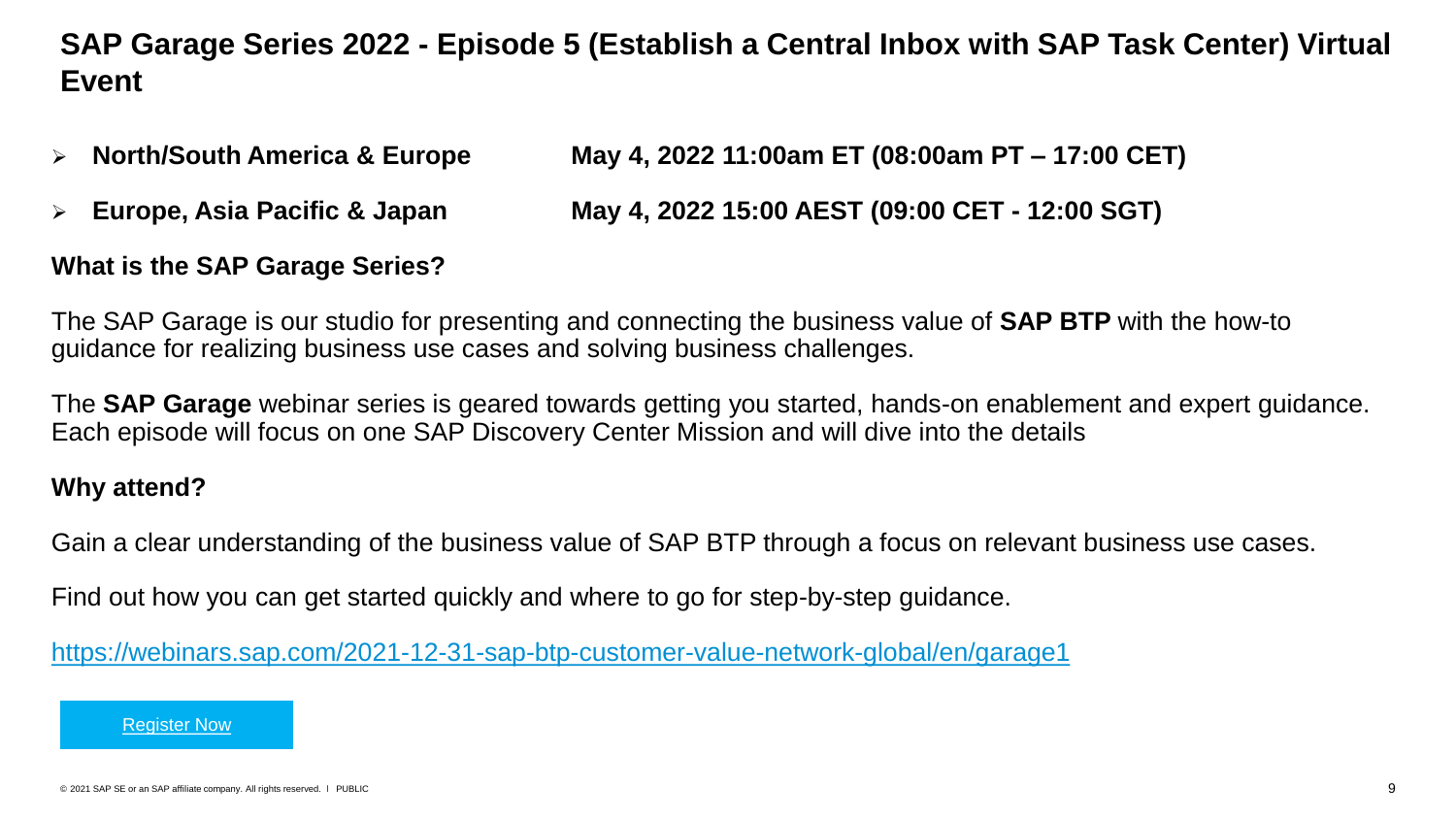## **SAP Practitioner Forums – 2022 schedule**



| <b>First</b><br>Wednesday       | <b>SAP BTP Garage</b><br>Host: Cecily Sorenson (APJ)<br><b>Host: Chris Aron</b><br><b>Register: SAP BTP Garage Series</b>                                                                     |
|---------------------------------|-----------------------------------------------------------------------------------------------------------------------------------------------------------------------------------------------|
| <b>Third</b><br>Wednesday       | <b>SAP Screen Personas</b><br><b>Hosts: Peter Spielvogel and Conrad Bernal</b><br>Register: https://www.sap.com/cmp/nl/sap-screen-personas-<br>practitioner-forum/index.html                  |
| <b>Third</b><br><b>Thursday</b> | <b>SAP Fiori (APJ UX)</b><br>Host: Toros Aledjian<br>Hosts: Jocelyn Dart, Simon Kemp, Toros Aledjian<br>Register: SAP Fiori (APJ UX) Practitioners Forum                                      |
| <b>Third</b><br><b>Tuesday</b>  | <b>SAP Business Technology Platform (APJ)</b><br>Host: Toros Aledjian<br>Host: Richa Sharma, Rajesh Ragupathy, Toros Aledjian<br><b>Register: SAP Business Technology Practitioners Forum</b> |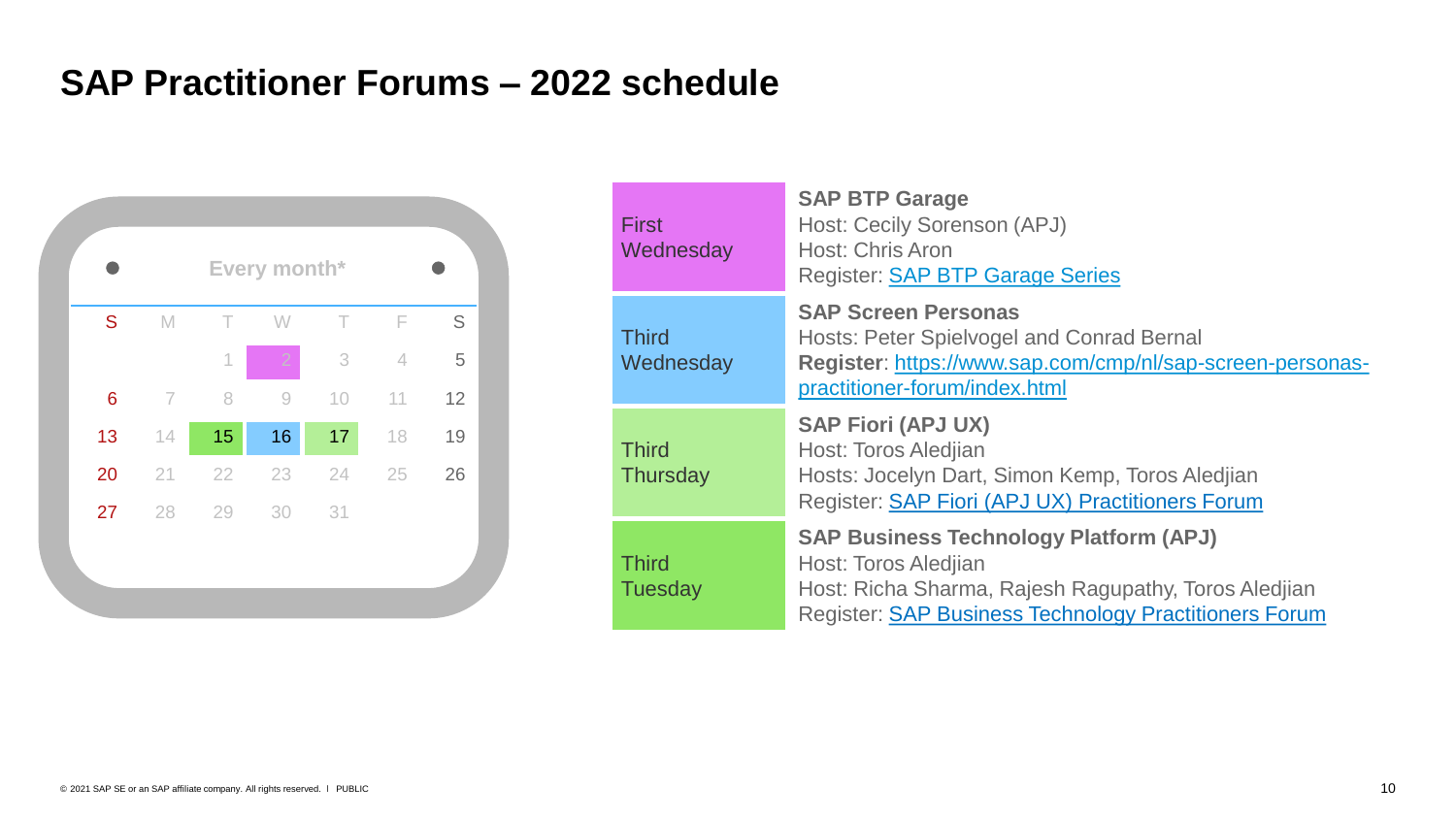## **Thank you to Our Customer**



Marco Verhoef [Marco.Verhoef@eneco.com](mailto:Marco.Verhoef@eneco.com)